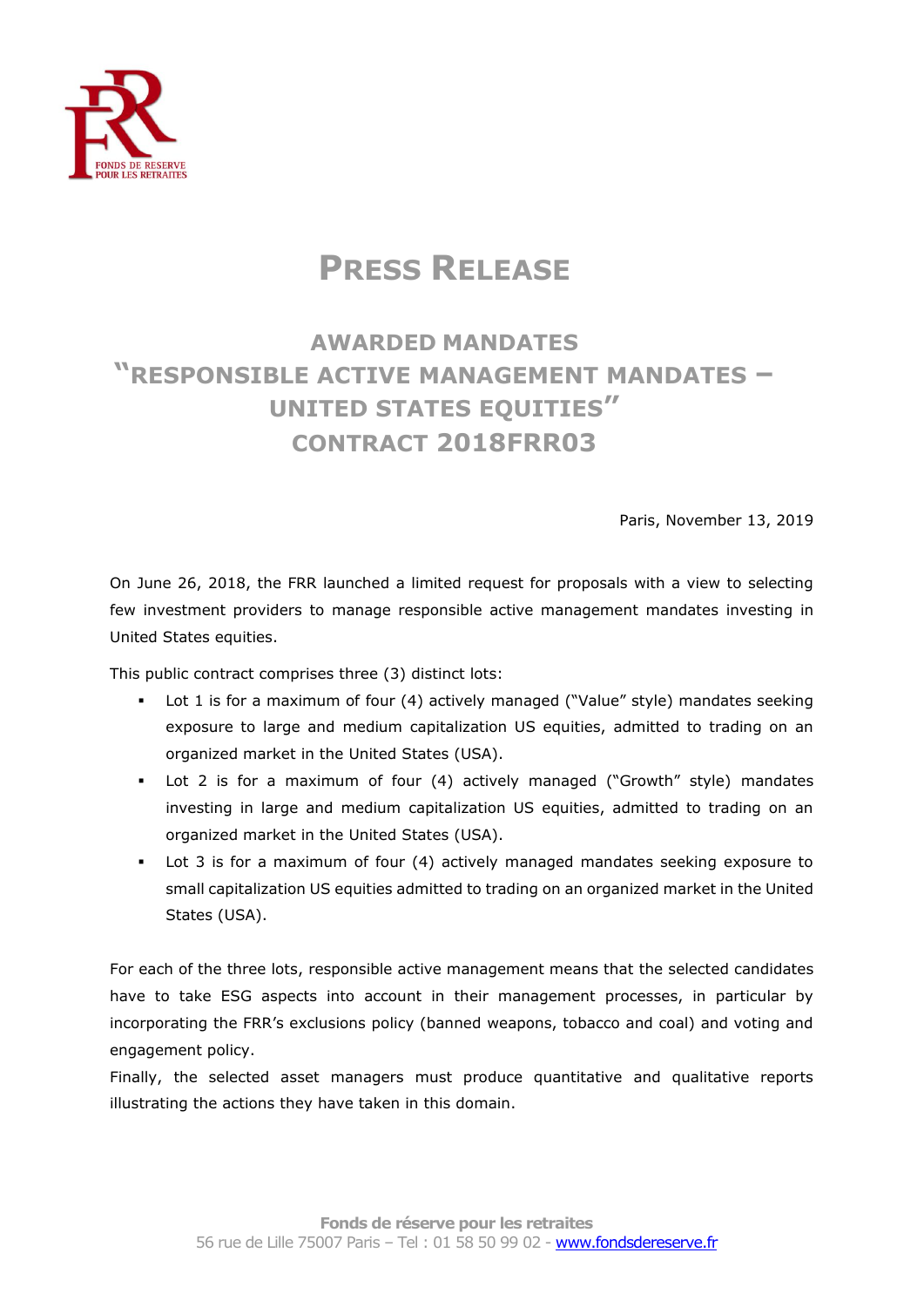Following this selection process, the FRR has decided to accept the proposals from these following asset managers:

#### **Lot 1 – « Value »**

### **AMUNDI AM / AMUNDI PIONEER INSTITUTIONAL AM INC\***

#### **LAZARD FRÈRES GESTION / LAZARD AM LLC**\*

**DEGROOF PETERCAM AM**

**T ROWE PRICE (LUXEMBOURG) MANAGEMENT / T ROWE PRICE ASSOCIATES INC\***

**Lot 2 – « Growth »**

**T ROWE PRICE (LUXEMBOURG) MANAGEMENT / T ROWE PRICE ASSOCIATES INC\***

**LEGG MASON INVESTMENTS (IRELAND) LIMITED / CLEARBRIDGE INVESTMENTS LLC\***

**DAVY INVESTMENTS FUND SERVICES LIMITED / WILLIAM BLAIR INVESTMENT MANAGEMENT LLC\***

**Lot 3 – « Petites capitalisations »**

**BNP PARIBAS AM / BNPPAM USA INC\***

**DAVY INVESTMENTS FUND SERVICES LIMITED / WILLIAM BLAIR INVESTMENT MANAGEMENT LLC\***

**ABERDEEN-STANDARD LIFE INVESTMENTS IRELAND LIMITED / ABERDEEN ASSET MANAGEMENT INC\***

Each of the mandates will run for four (4) years with the possibility of being renewed only one (1) time, for a further (1) year.

**The FRR was very pleased with the number and quality of proposals received and extends its thanks to all the participants.**

\**Portfolio managers*